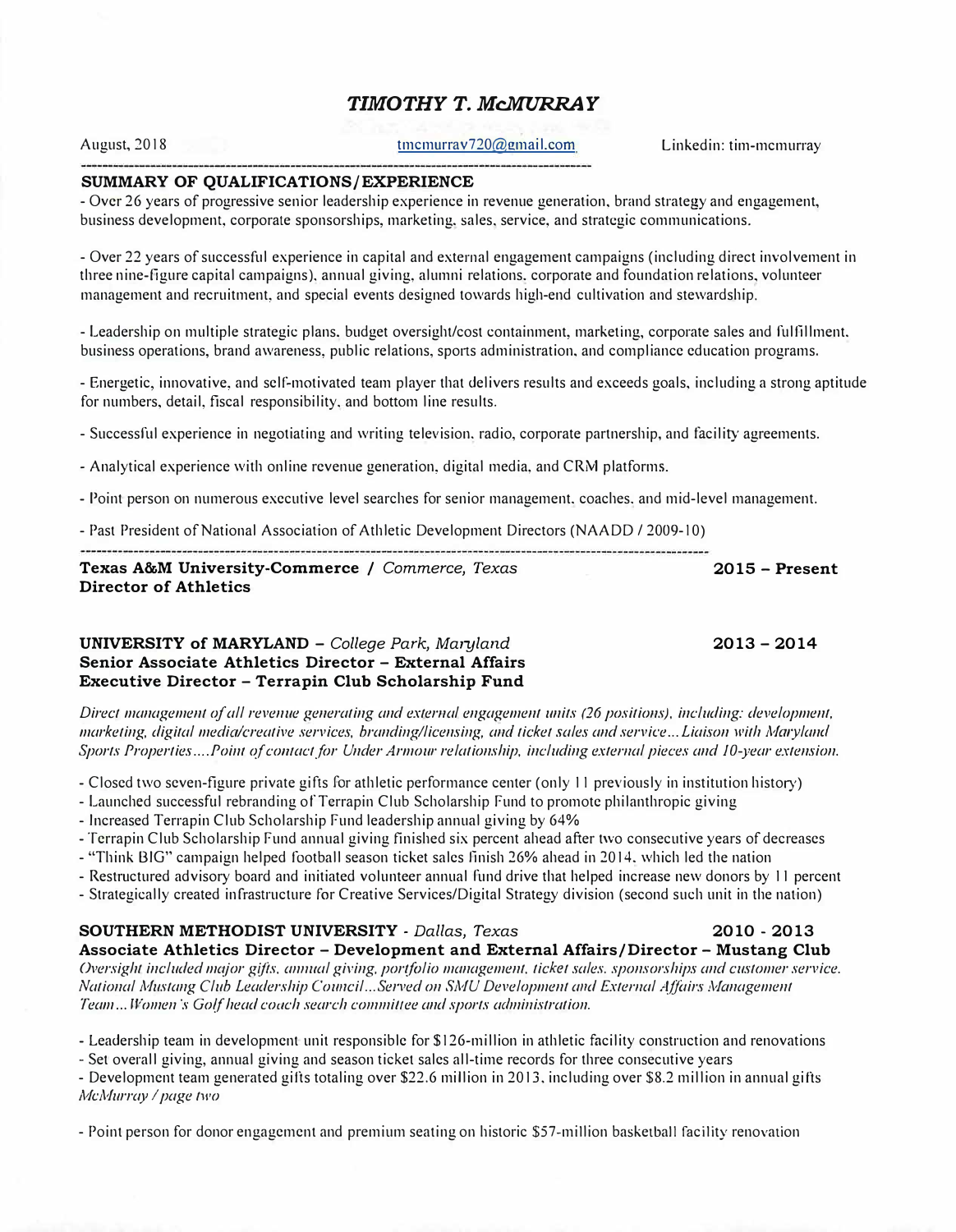- Introduced Top 25 Society that fueled leadership annual giving growth (\$25,000 level) by over \$300,000 in one year

- Launched National Mustang Club initiative that generated over \$890,000.00 in new revenue during first three vears

- Introduced "You and Get Two" season ticket sales initiative to generate 45% new season ticket sales and donations

- Worked on senior leadership team involved on successful "SMU 2 BCS" campaign

### **NORTHERN ILLINOIS UNIVERSITY - DeKalb. Illinois** Senior Associate Athletics Director - External Advancement Executive Director - Huskie Athletic Support Fund

Direct oversight of all primary external functions an d staff of 16...Supervised areas include major gifts, annual giving. corporate sales, marketing, brand engagement, strategic communications, and ticket sales...Served on Athletic Executive Staff and NIU Foundation Senior Gift Team...Editor of division's comprehensive Strategic Plan...Sports administration oversight of Women's Basketball. Women's Golf and Men's Golf.

- Was athletics point person on *Northern Now* \$163-million institutional capital campaign (goal was \$150 M)
- Management oversight of successful external team of 16 individuals
- Produced 34 six-figure and higher level gifts (one six-figure gift in school history prior to campaign)
- Direct involvement in four of the five largest athletic gift solicitations in institution's history
- Founded Champions Circle VIP group that led to 70% increase in annual leadership giving
- Implemented Lovalty Points system to award loval donors with best purchasing opportunities
- Restructured external units annual budget model that increased operational budgets by over \$160,000.00
- Led "Experience It Live" marketing and sales campaign that resulted in 40% season and group sales
- Hosted marketing focus groups that led to 21% increase in student sales and increased retention to 93%

### TEXAS STATE UNIVERSITY - San Marcos, Texas **Associate Athletics Director - Development/ External Affairs**

Supervise day-to-day external operations of athletic foundation, marketing and sales, brand engagement, communications, and special events... Served on athletic and University Relations executive staff... Sports administration oversight of baseball and softball.

- Coordinated private giving segment of \$31-million athletic facility campaign
- Increased new Bobcat Athletic Foundation donors by 70% over three-year window
- Increased annual gift totals by over 80% in three-year window
- Successfully cultivated and stewarded three largest private athletic gifts in institution's history
- Solicited two largest athletic corporate cash gifts (both six-figures) in institution history
- Increased Bobcat Bonanza (annual special event) revenues by 33% over previous highest total
- Oversaw completion of five-year department strategic plan and "A New Cat-itude" policies manual

- Produced Texas State Sports Report (weekly television show) featuring Bobcat athletics

## **LAMAR UNIVERSITY - Beaumont, Texas**

## 1996-2000 Assistant Athletics Director – External Affairs

Direct oversight of development, marketing, sponsorships, ticket sales and operations, media relations...Sports administration oversight of men's basketball, women's basketball, baseball, and men's and women's golf.

- Increased corporate and private giving by almost 300 percent over three-year period
- Authored and secured over 40 corporate partnerships for multiple athletic facility renovations
- Co-authored a comprehensive football feasibility study with Director of Athletics
- Launched marketing campaign that led to NCAA Division I sixth-largest season attendance increase
- Negotiated and produced record amount of media advertising and awareness packages for department
- Oversight of new logo redesign and implementation plan for athletic department
- Received two national recognitions from Collegiate Baseball magazine for best ballpark promotion
- Served on Fiscal Integrity Committee during NCAA Certification Process

McMurray / page three

## Director of Media Relations (1993-1996)

# 2000-2006

## 1992-2000

 $2006 - 2010$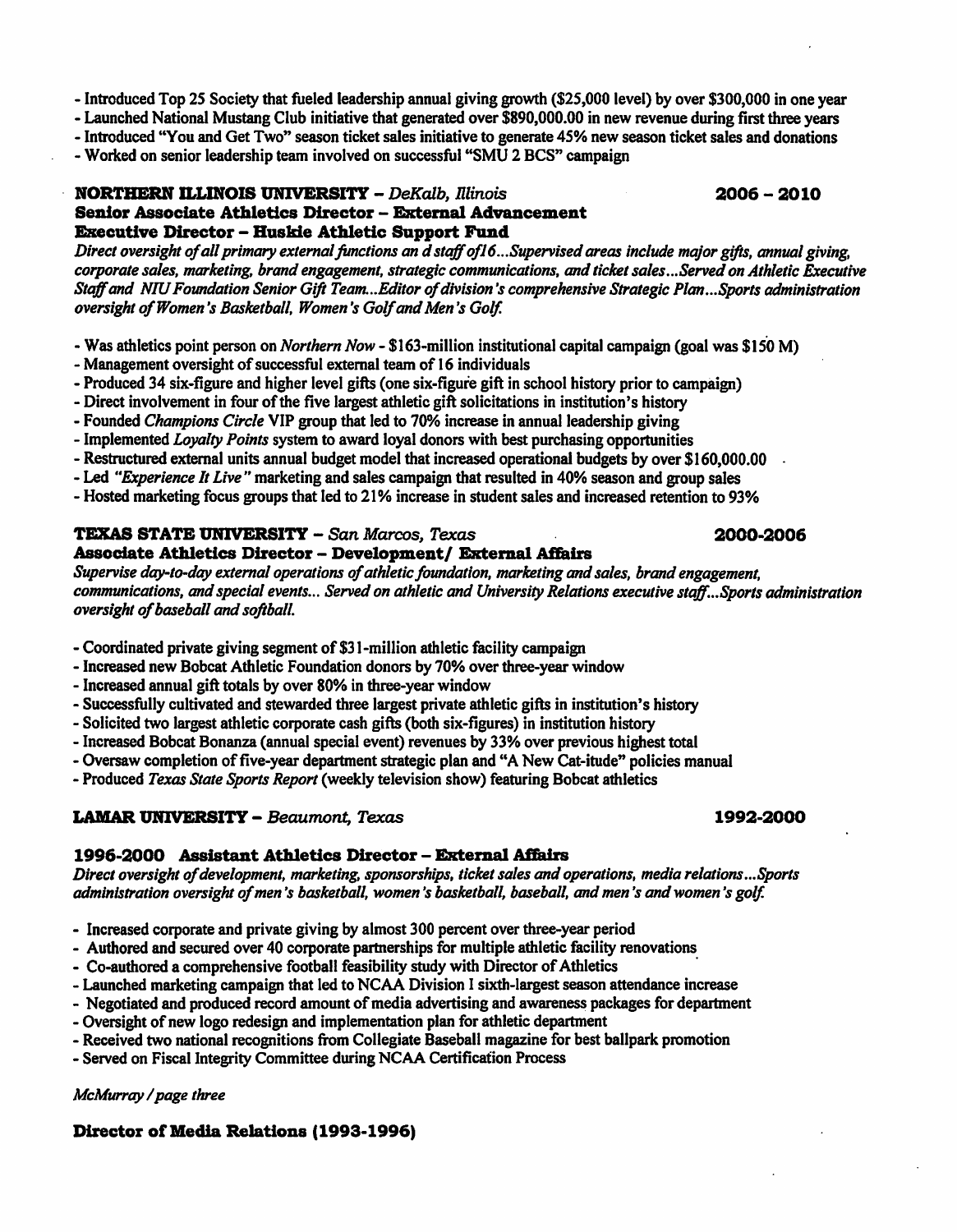- Led communication efforts for 14 sports and served as liaison with University Relations
- Executive producer of Cardinal Corner, a monthly television show featuring Lamar Athletics
- Recipient of two College Sports Information Directors of America Publication Awards

### 1988-1992 **Media Relations Assistant (Undergraduate)**

Primary media contact - baseball, track and field, men's and women's golf and tennis

### **EDUCATION**

Master of Sports Business Administration /Ohio University College of Business (2013) Bachelor of Applied Arts and Sciences (Communication) / Lamar University (1992)

### PROFESSIONAL DEVELOPMENT

- Adjunct Professor Ohio University Sports Administration Program / 2013 Current
- Past President of National Association of Athletic Development Directors (NAADD) / 2009-10
- NAADD Executive Committee (2004 2011)
- CASE Sports Conference Program Faculty May 2014
- Sports Management Institute Executive Education /University of Michigan/University of Texas (2001)
- NACDA Management Leadership Institute (three-time participant)
- Division IA Athletic Directors' Institute and Division IA Athletic Directors' Annual Meeting (2008, 2011)
- Cardinal Advisors' Prep Academy graduate
- NCAA YES Clinic Master of Ceremonies and operations at over two dozen NCAA championship events
- Past Member of College Sports Information Directors of America Television/Radio Liaison Committee

## **Community Involvement**

- Highland Park United Methodist Church Prayer Tower Intercessor
- Fellowship of Christian Athletes Daily Impact Play Devotional Writer/Contributor
- T. Boone Pickens YMCA Scholarship Selection Panel
- Past President of American Cancer Society San Marcos Unit Management Board
- Past Faculty Advisor to Pi Kappa Alpha Fraternity
- Past Member of YMCA Board of Directors (Beaumont, Texas)
- Speaker at Rotary, Kiwanis, and numerous civic groups and campus organizations
- Leadership San Marcos Graduate

## **Professional Presentations**

- Ohio University Sports Business Symposium Future of College Athletics panel (2012, 2013)
- SMU Sports Administration Program Modules (Leadership & Core Values /Revenue Generation/ Governance (2014-15)
- University of Cincinnati Society of Sports Leaders Athletics Symposium keynote address (2013)
- Ohio University Sports Business Forum Leadership and Core Values (2012 and 2013)
- Multi-year presenter at National Association of Athletic Development Directors Convention (2000 2014)
- Big Ten Development Meeting Panel Blending the Corporate and Private Gift (2014)

## **Professional Publications**

- NAADD Best Practices Five Paradigms for Professional Success
- Editor of National Association of Athletic Development Directors (NAADD) Monthly Newsletter (2007-2010)
- "Using NAADD as a Year-Round Resource", Athletic Administration magazine
- "The Three E's of Successful Volunteer Management", Athletic Administration magazine
- Editorial Assistant for alumni publications at SMU, NIU, Texas State and Lamar

## **Additional Professional Experience**

## RAINMAKERS 123, L.L.C.

- Leadership, career development, and strategic planning consultation for individual and institutional clients
- $\bullet$ Facilitated leadership, organizational structure, and revenue generation training for multiple institutions
- Successfully provided strategic plan leadership for conferences and institutions
- Launched career development assessment tool that resulted in client placements at institution and conference level
- YMCA of Metropolitan Dallas -- Development / Capital Campaign (Fall 2014)
- Production assistant ESPN and Fox Sports Net college football and basketball telecasts
- High School and college sports freelance writer for Beaumont Enterprise, Houston Chronicle and Port Arthur News

# CEO and Founder (2012-15)